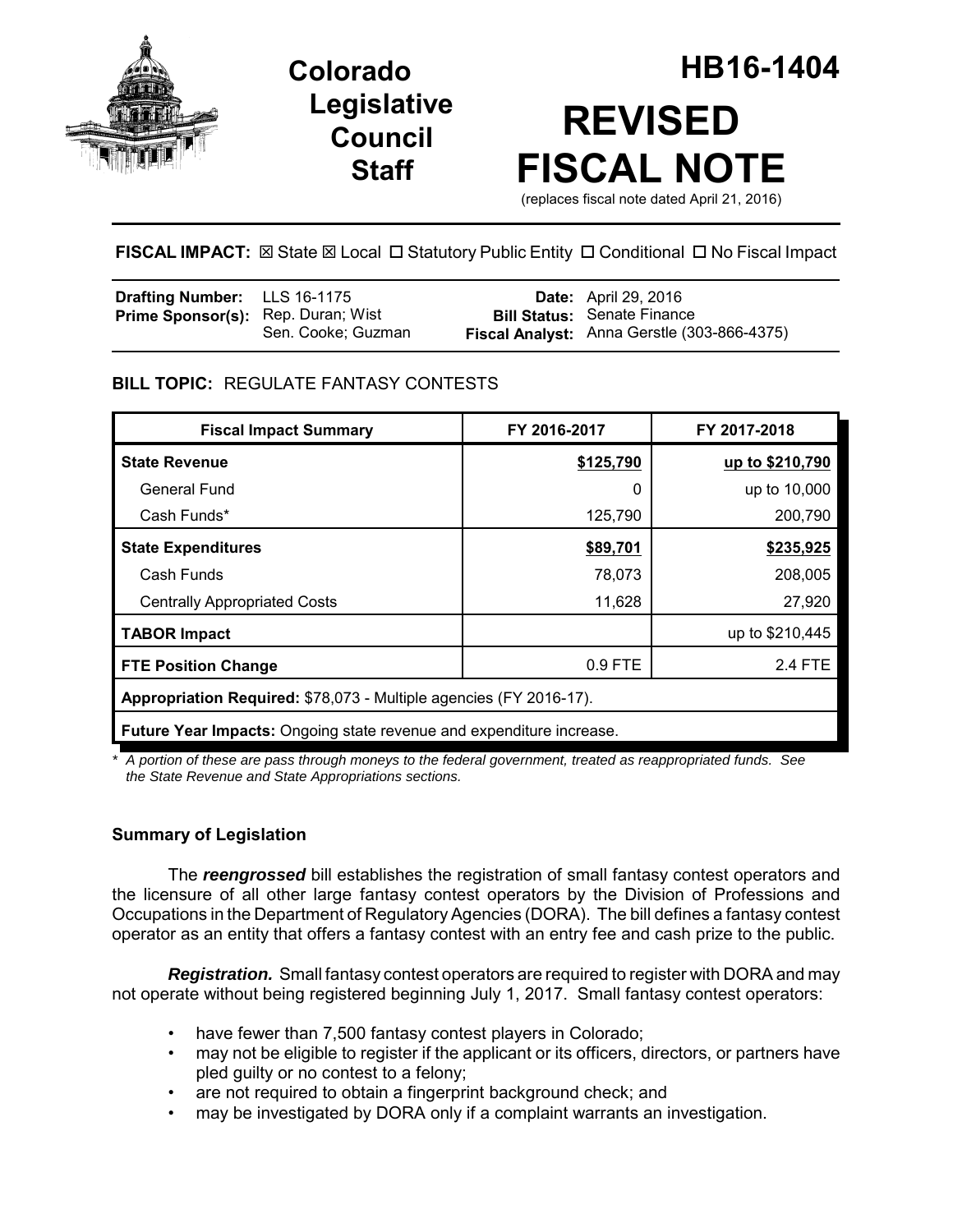*Licensing.* On or after July 1, 2017, a license is required for any large fantasy contest operator with more than 7,500 fantasy contest participants in Colorado (licensee) to operate. DORA may set license and renewal fees. An applicant may not be eligible for a license if the applicant or any of its officers, director, or general partners has been convicted of or has entered a guilty or no contest plea to a felony. The bill specifies the information that must be provided on a license application and the required procedures for licensees to obtain a fingerprint criminal background check from the Colorado Bureau of Investigation (CBI) in the Department of Public Safety (DPS).

*Operation of fantasy contests.* Fantasy contests may not include university, college, high school, or youth sporting events or utilize video or other depictions of slot machines, poker, blackjack, craps, or roulette. Fantasy contests may be conducted at a licensed gaming establishment, class B horse racing track, and a licensed facility at which pari-mutuel wagering occurs. In addition, the bill establishes certain restrictions and protections that registered and licensed operators must enact.

All fantasy contest operators must separate fantasy contest player funds from operational funds and maintain a reserve in the same amount as the deposits made to the accounts of fantasy players. Each operator must also maintain daily records of its operations for at least three years and contract with a third party to annually conduct an independent audit of the operator. The results of the audit must be submitted to DORA.

**Discipline.** DORA may deny, suspend, place on probation, issue a letter of admonition, or revoke a license or registration if a fantasy contest operator violates rules or provisions of the law, fails to meet the applicable requirements, or uses fraud to apply for a license or registration. DORA may appoint an administrative law judge to gather evidence and report findings and may issue a cease and desist order to licensed or registered fantasy contest operators. Any operator, including small fantasy contest operators, who violates the law may be assessed a civil penalty of up to \$1,000 per violation and DORA may file a civil action to collect the penalty.

#### **Data and Assumptions**

The Fantasy Sports Trade Association (FSTA) estimates that approximately 800,000 Colorado residents participate in fantasy contests, including some who participate in free contests and some who participate in a high number of contests annually.

Based on the FSTA's Colorado membership estimate, the number of casinos licensed by the Department of Revenue, and an industry estimate of the number of operators in Colorado, the fiscal note assumes that there are 100 operators currently in the state. Of those, it is assumed that 10 large operators will be licensed and 90 small fantasy contest operators will be registered. The fiscal note assumes that 45 registrations and 5 initial licenses will be processed in FY 2016-17; and that 5 initial licenses, 5 renewals, and up to 80 registrations (45 current small operators and 35 new small operators) will be processed in FY 2017-18.

The fiscal note assumes that approximately 215 complaints or notifications of criminal history will be received annually beginning in FY 2017-18, based on programs of a similar size, a large consumer base, and a high participation rate by consumers. Of those, 16 will require investigation, 14 will be settled, and 6 will be referred to the Department of Law for adjudication.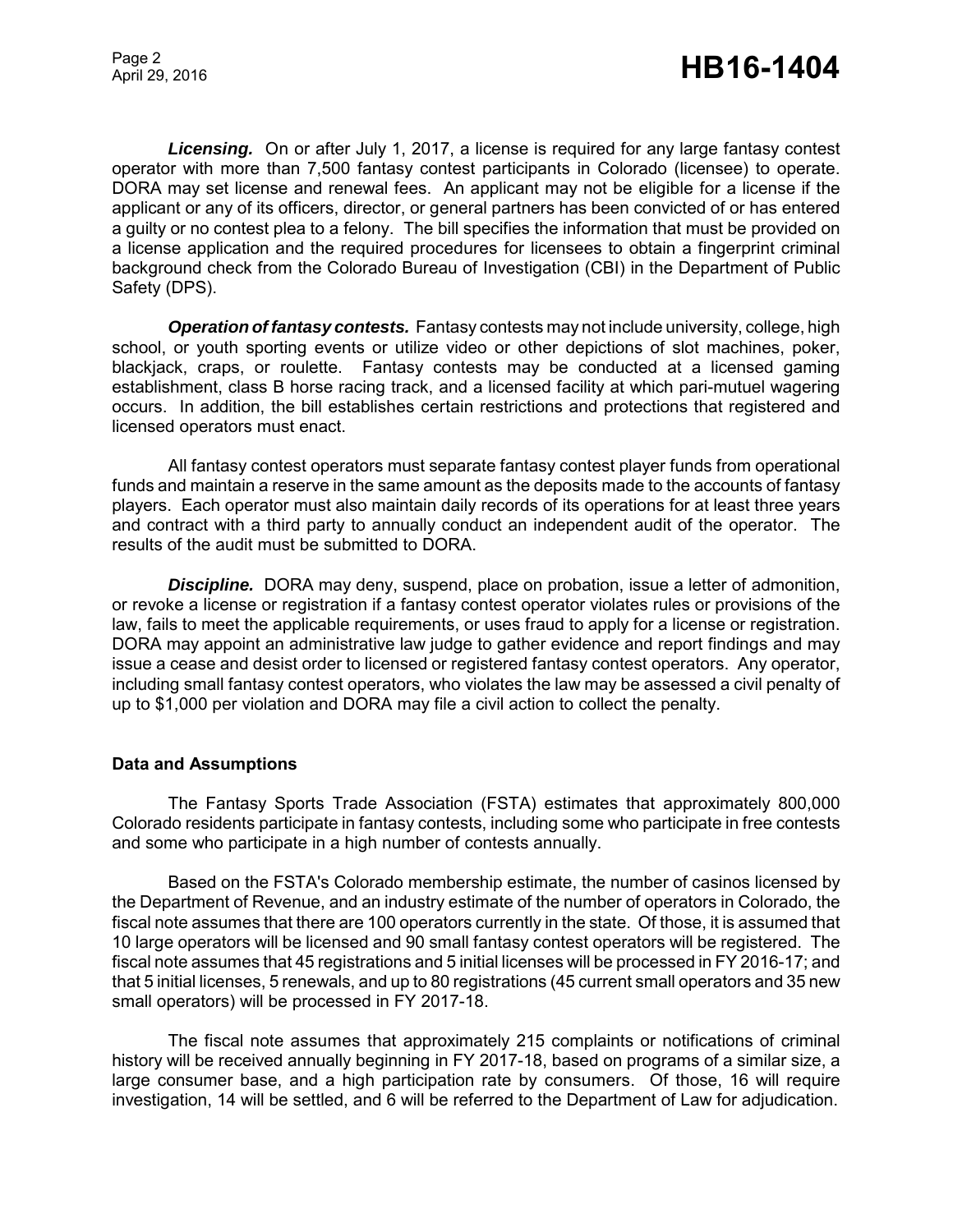The bill specifies that all fantasy contest operators must be registered or licensed beginning July 1, 2017. The fiscal note assumes that the work on the registration and licensure programs will begin on January 1, 2017, licenses must be renewed annually, and that licensing fees will be set by DORA to cover costs of both the licensing and registration components.

## **State Revenue**

*The bill increases state revenue by \$125,790 in FY 2016-17 and up to \$210,790 in FY 2017-18.* This includes fine revenue to the General Fund and fee revenue to two cash funds. The revenue impacts are detailed below.

*License fees.* The bill increases fee revenue to DORA by \$125,000 in FY 2016-17 and \$200,000 in FY 2017-18. The bill requires that only licensees pay a fee. It is anticipated that five licensees will pay for an initial license in FY 2016-17 and five will pay for an initial license and five for a renewal in FY 2017-18. Fee revenue is deposited into the Division of Professions and Occupations Cash Fund.

*Fingerprint-based background checks — DPS.* Fee revenue from fingerprint-based criminal history background checks deposited into the CBI Identification Unit Cash Fund in the DPS will increase by up to \$790 in FY 2016-17 and FY 2017-18, assuming 5 licensees each year, each with up to 4 individuals requiring a background check. The current fee for background checks is \$39.50, which includes \$17.25 for a Federal Bureau of Investigation (FBI) fingerprint-based check, which is passed on to that federal agency. The background check is required only upon initial licensure and is not required for registration.

**Fine revenue.** The bill will increase revenue to the General Fund from civil penalties. A fantasy contest operator, employee, or agent who violates the law may be fined up to \$1,000 per violation. It is anticipated that up to 10 penalties will be paid per year beginning in FY 2017-18. As a result, up to \$10,000 in fine revenue is expected in FY 2017-18.

**Fee impact on fantasy contest operators.** Section 2-2-322, C.R.S., requires legislative service agency review of measures which create or increase any fee collected by a state agency. The bill specifies that DORA has the authority to set licensing fees to cover the costs of both the licensing and regulation programs. The fee amounts displayed in Table 1 are estimates only; actual fee calculations are set administratively by the DORA based on the cash fund balance, estimated program costs, and the estimated number of licenses.

| Table 1. Fee Impact on Fantasy Contest Operators |                             |                      |                                  |                            |                                        |
|--------------------------------------------------|-----------------------------|----------------------|----------------------------------|----------------------------|----------------------------------------|
| <b>Fiscal Year</b>                               | <b>Type of Fee</b>          | <b>Estimated Fee</b> | <b>Number</b><br><b>Affected</b> | <b>Total Fee</b><br>Impact | <b>Total per</b><br><b>Fiscal Year</b> |
| FY 2016-17                                       | <b>Initial License</b>      | \$25,000             | 5                                | \$125,000                  | \$125,790                              |
|                                                  | <b>CBI Background Check</b> | \$39.50              | 20                               | \$790                      |                                        |
| FY 2017-18                                       | Initial License             | \$25,000             | 5                                | \$125,000                  | \$200,790                              |
|                                                  | Annual License Renewal      | \$15,000             | 5                                | \$75,000                   |                                        |
|                                                  | <b>CBI Background Check</b> | \$39.50              | 20                               | \$790                      |                                        |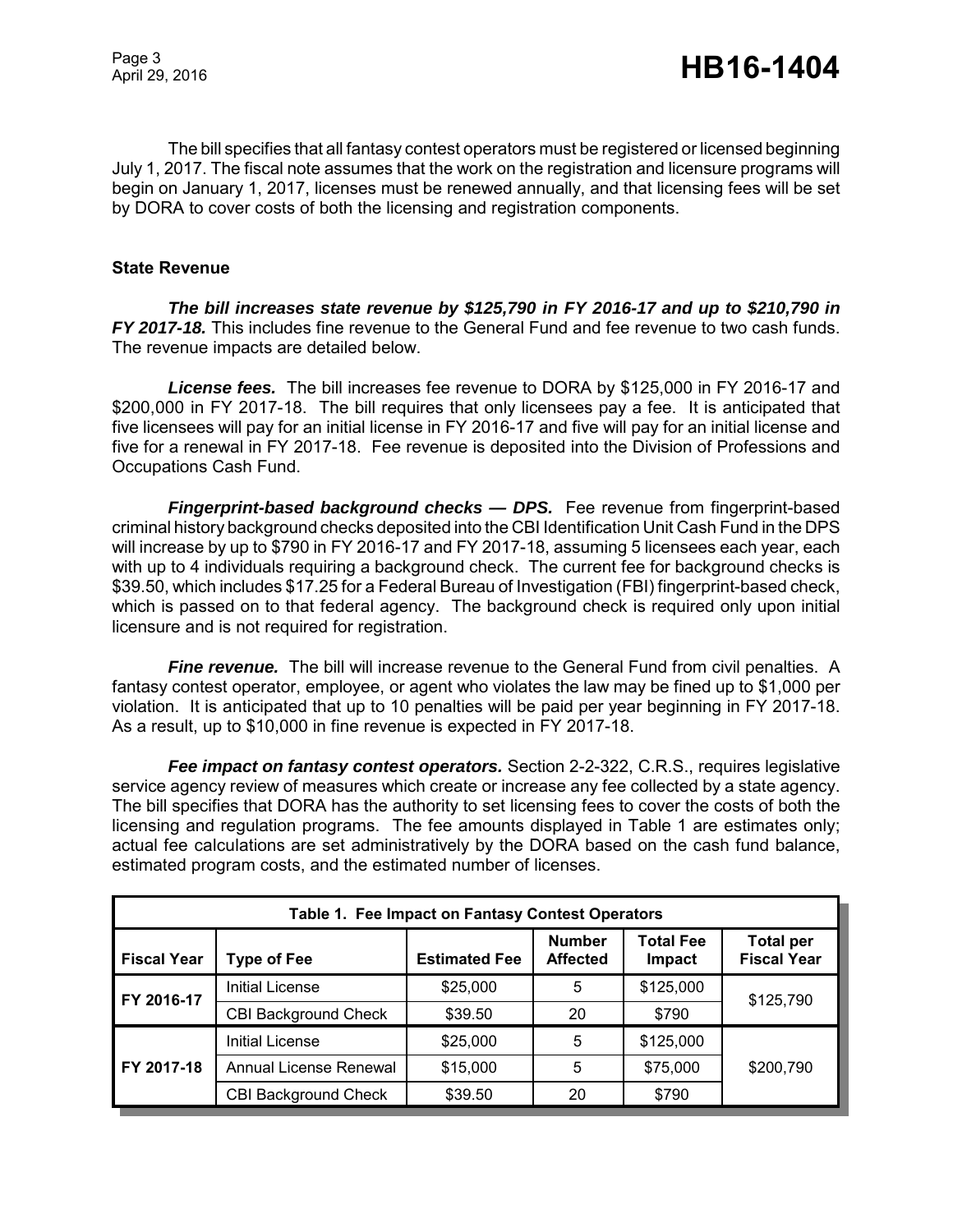# **TABOR Impact**

This bill increases state revenue from fines and fees, which will increase the amount of money required to be refunded under TABOR. No impact is expected in FY 2016-17. TABOR refunds are paid out of the General Fund. Fee revenue collected to pass through to the FBI for background checks is approximately \$345 in FY 2016-17 and FY 2017-18 and does not count against the TABOR limit.

### **State Expenditures**

*The bill increases cash fund expenditures in DORA and DPS by a total of \$89,701 in FY 2016-17 and \$235,925 in FY 2017-18.* The bill also increases the workload of the Department of Revenue, Department of Personnel and Administration, Judicial Department, and Department of Law. The expenditures are listed in Table 2 and detailed below.

| Table 2. Expenditures Under HB16-1404              |            |            |  |  |
|----------------------------------------------------|------------|------------|--|--|
| <b>Cost Components</b>                             | FY 2016-17 | FY 2017-18 |  |  |
| <b>Personal Services</b>                           | \$51,489   | \$123,465  |  |  |
| <b>FTE</b>                                         | $0.9$ FTE  | 2.4 FTE**  |  |  |
| <b>Operating Expenses and Capital Outlay Costs</b> | 5,653      | 6,603      |  |  |
| <b>Temporary Staffing</b>                          | 10,903     | 10,903     |  |  |
| <b>Legal Services</b>                              | 9,501      | 66,507     |  |  |
| <b>Fingerprint Background Check Costs</b>          | 527        | 527        |  |  |
| Centrally Appropriated Costs*                      | 11,628     | 27,920     |  |  |
| <b>TOTAL</b>                                       | \$89,701   | \$235,925  |  |  |

*\* Centrally appropriated costs are not included in the bill's appropriation.*

*\*\* Includes 2.1 FTE for DORA and 0.3 FTE for the Department of Law in FY 2017-18.*

*Personal Services — DORA.* DORA requires \$51,489 and 0.9 FTE in FY 2016-17 and \$123,465 and 2.1 FTE in FY 2017-18 to establish, implement, and enforce the regulatory program established by the bill. Staffing costs are assumed to begin January 1, 2017. Costs include:

- a program director to oversee the program, conduct outreach with stakeholders, develop procedures and guidelines, and conduct formal rulemaking;
- staff to assist with rulemaking, process and verify applications and renewals, communicate with licensees, review annual audits, receive complaints, and coordinate with the CBI; and
- an investigator beginning in FY 2017-18 to investigate complaints, obtain evidence, prepare reports, and assist in multi-jurisdictional field investigations.

*Temporary assistance.* DORA also requires \$10,903 in FY 2016-17 and FY 2017-18 for temporary staff to assist with applicant inquiries regarding licensing requirements and application status, registration verification, and the issuing of licenses. It is anticipated that a total of 1,124 hours of temporary staff assistance is required at an hourly rate of \$19.40.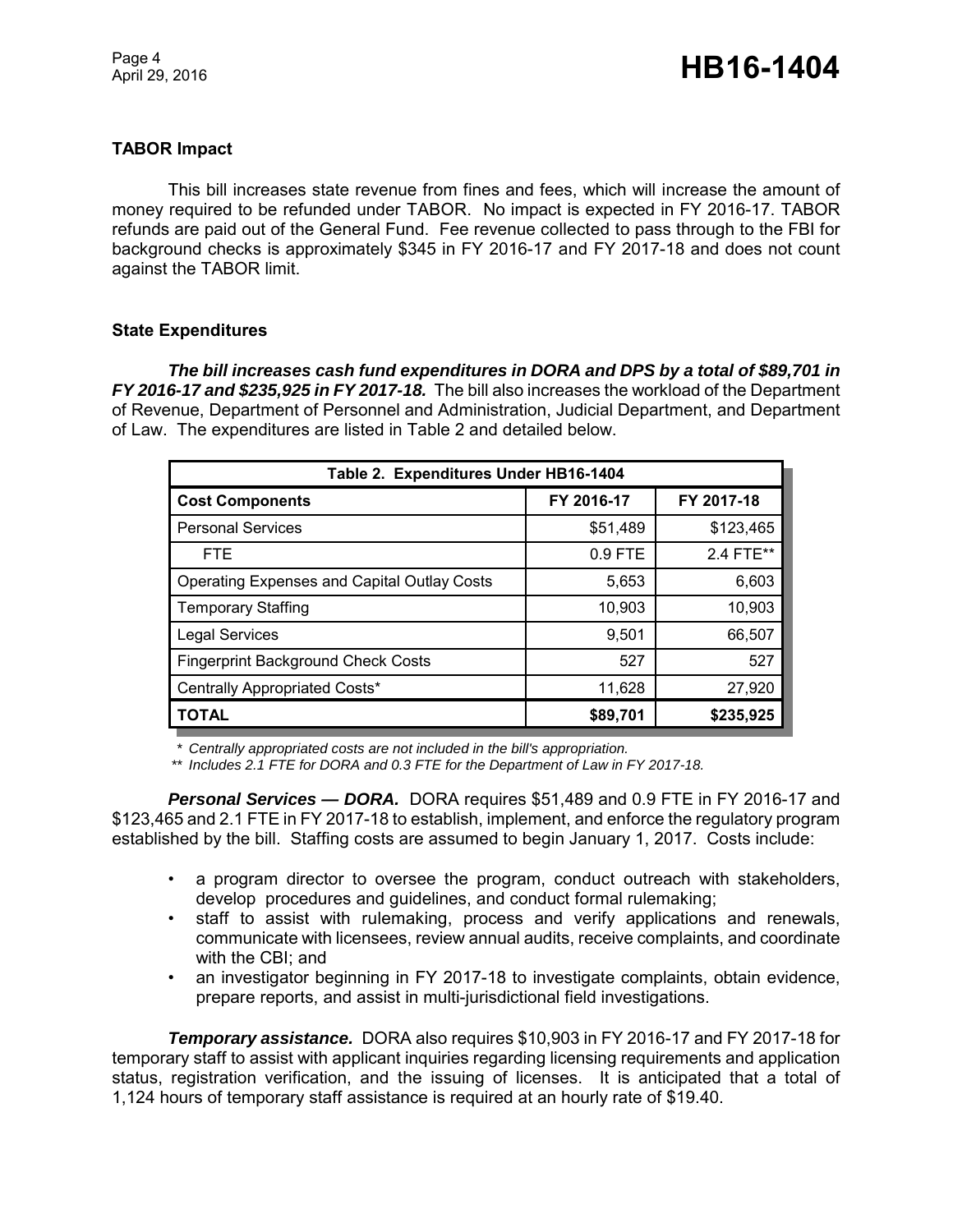*Legal services.* DORA requires \$9,501 in FY 2016-17 and \$66,507 in FY 2017-18 for legal services, including rulemaking, enforcement, and complaint resolution. This amount represents approximately 100 hours of rulemaking in FY 2016-17 and 700 hours of rulemaking, enforcement, and complaint resolution in FY 2017-18. The legal services will provided by the Department of Law using reappropriated funds. The Department of Law requires 0.3 FTE in FY 2017-18 to provide these services. Should additional resources for legal services be required, it will be addressed through the annual budget process.

*Fingerprint-based background checks — DPS.* The bill increases the expenditure for DPS by \$527 in each of FY 2016-17 and FY 2017-18. This covers the costs of conducting a CBI background check, including postage and per-print software and equipment costs, as well as the pass through costs of the FBI background check. These costs are based on up to 40 additional fingerprint-based background checks in each of FY 2016-17 and FY 2017-18. The fiscal note assumes that each application for licensure lists up to four individuals, all four must obtain a background check, and no more than four background checks will be required per application.

Administrative law judges - DPA. The bill will increase the caseload for the Office of Administrative Courts in the Department of Personnel and Administration to provide administrative law judges to the office beginning in FY 2017-18. The increase is expected to be minimal and does not require a change in appropriations. Should additional resources required, it will be requested through the annual budget process.

*Judicial Department.* The bill increases the workload for the Judicial Department beginning in FY 2017-18 to handle an increase case filings. The office may file a civil action to collect a penalty imposed against a fantasy contest operator who violates the law, and parties adversely affected by agency actions may file for a judicial review in district court and potential review by an appellate court. The workload increase is expected to be minimal and does not require a change in appropriations.

*Department of Revenue.* The bill allows fantasy contests to be conducted at licensed gaming establishments, retailers, Class B racetracks, and other licensed facilities, which are overseen by the Department of Revenue. The bill may increase the workload in the department to handle an increase in violations related to underage gaming and lingering in casinos, racetracks, and other licensed facilities. The fiscal note assumes that approximately 17 casinos will be licensed by DORA and operate fantasy contests for people over the age of 18. However, people under the age of 21 may not participate in limited gaming activities or be present on the gaming floor of a casino environment. An increase in people under 18 years old in casinos to participate in fantasy contests will likely increase intervention and enforcement actions by the department's investigators. This increase will initially be handled within existing appropriations; however, should additional resources be required, it will be addressed through the annual budget process.

*Centrally appropriated costs.* Pursuant to a Joint Budget Committee policy, certain costs associated with this bill are addressed through the annual budget process and centrally appropriated in the Long Bill or supplemental appropriations bills, rather than in this bill. The centrally appropriated costs subject to this policy are estimated in the fiscal note for informational purposes and summarized in Table 3.